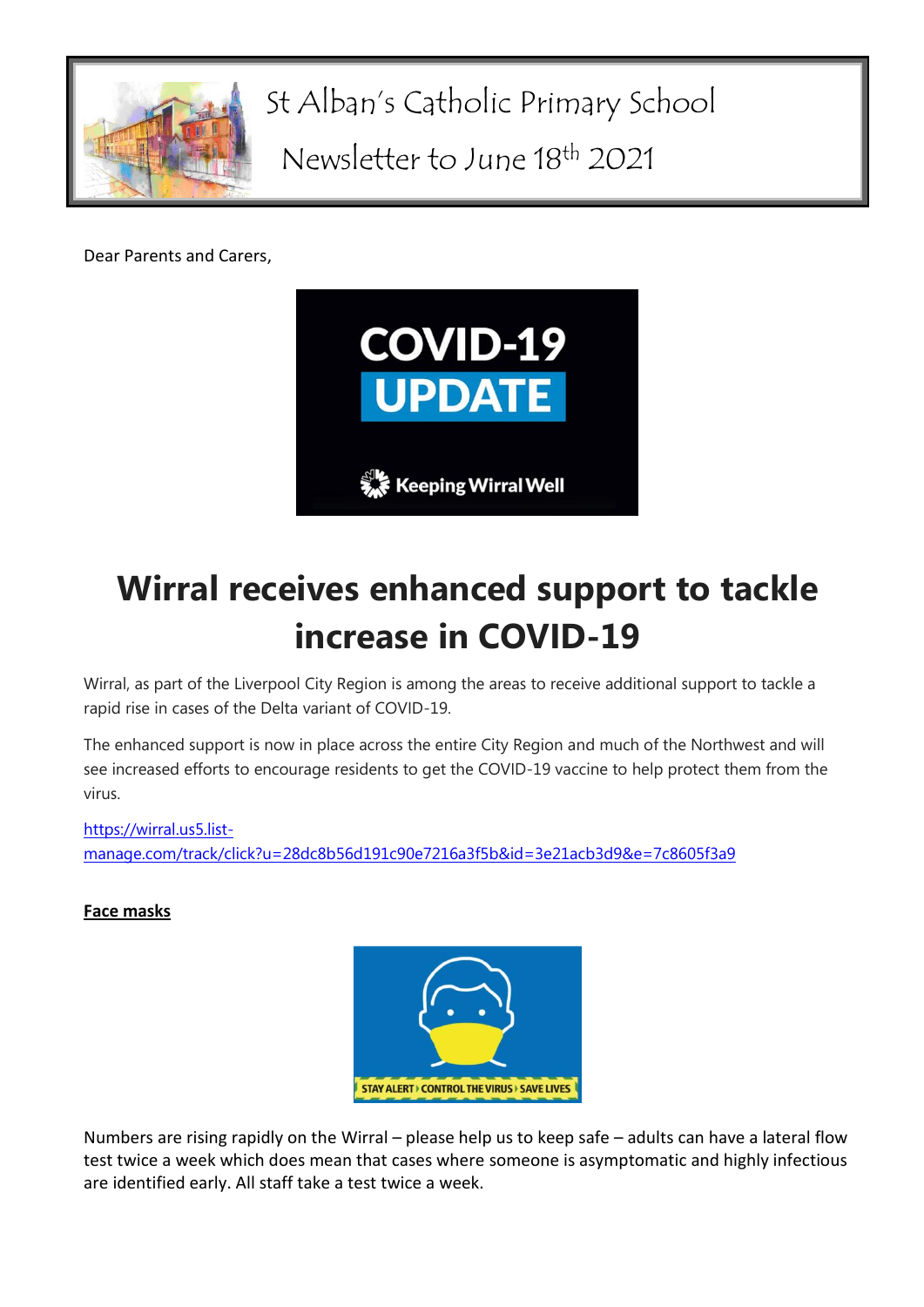[https://www.wirral.gov.uk/covid-19-testing/covid-19-tests-people-who-do-not-have](https://www.wirral.gov.uk/covid-19-testing/covid-19-tests-people-who-do-not-have-symptoms?utm_source=Wirral+Council+Email+Updates&utm_campaign=1f67c04f23-EMAIL_CAMPAIGN_2020_02_21_COPY_01&utm_medium=email&utm_term=0_ff4b627ab6-1f67c04f23-56457364&mc_cid=1f67c04f23&mc_eid=7c8605f3a9#wgSM-1)[symptoms?utm\\_source=Wirral+Council+Email+Updates&utm\\_campaign=1f67c04f23-](https://www.wirral.gov.uk/covid-19-testing/covid-19-tests-people-who-do-not-have-symptoms?utm_source=Wirral+Council+Email+Updates&utm_campaign=1f67c04f23-EMAIL_CAMPAIGN_2020_02_21_COPY_01&utm_medium=email&utm_term=0_ff4b627ab6-1f67c04f23-56457364&mc_cid=1f67c04f23&mc_eid=7c8605f3a9#wgSM-1) [EMAIL\\_CAMPAIGN\\_2020\\_02\\_21\\_COPY\\_01&utm\\_medium=email&utm\\_term=0\\_ff4b627ab6-](https://www.wirral.gov.uk/covid-19-testing/covid-19-tests-people-who-do-not-have-symptoms?utm_source=Wirral+Council+Email+Updates&utm_campaign=1f67c04f23-EMAIL_CAMPAIGN_2020_02_21_COPY_01&utm_medium=email&utm_term=0_ff4b627ab6-1f67c04f23-56457364&mc_cid=1f67c04f23&mc_eid=7c8605f3a9#wgSM-1) [1f67c04f23-56457364&mc\\_cid=1f67c04f23&mc\\_eid=7c8605f3a9#wgSM-1](https://www.wirral.gov.uk/covid-19-testing/covid-19-tests-people-who-do-not-have-symptoms?utm_source=Wirral+Council+Email+Updates&utm_campaign=1f67c04f23-EMAIL_CAMPAIGN_2020_02_21_COPY_01&utm_medium=email&utm_term=0_ff4b627ab6-1f67c04f23-56457364&mc_cid=1f67c04f23&mc_eid=7c8605f3a9#wgSM-1)

Please use face coverings – cases are on the rise and some parents have some situations where they are supporting vulnerable relatives – please think of others and wear a face covering – it does reduce the risk when we cannot social distance as effectively at pick up and drop off.



Please try not to bring a dog to school - the main reason is that they are too cute!! This often means that social distancing is forgotten. I Hope you can help with this.

## **Before and after school provision**

Very close to being able to share some more with you about the Wraparound provision for September. You will be able to book in the next couple of week for September.

## "**Love one another as I have loved you ."**



| <b>St Alban's Stars of the week</b> |                         |                            |
|-------------------------------------|-------------------------|----------------------------|
| <b>Reception</b>                    | <b>Leighton O Leary</b> | <b>Corbyn Warrington</b>   |
| Year 1                              | <b>Lyle Griffiths</b>   | <b>Marshall McLoughlin</b> |
| Year <sub>2</sub>                   | <b>Grace Cotgrave</b>   | <b>Jonathan Clapperton</b> |
| Year <sub>3</sub>                   | <b>Isla Murphy</b>      | <b>Harry Quinton</b>       |
| Year <sub>4</sub>                   | <b>Evelyn Marsden</b>   | <b>Blake Rahman</b>        |
| Year <sub>5</sub>                   | <b>Evie Hamilton</b>    | <b>Sean Traynor</b>        |
| Year <sub>6</sub>                   | <b>Violet Edge</b>      | All of class 13            |